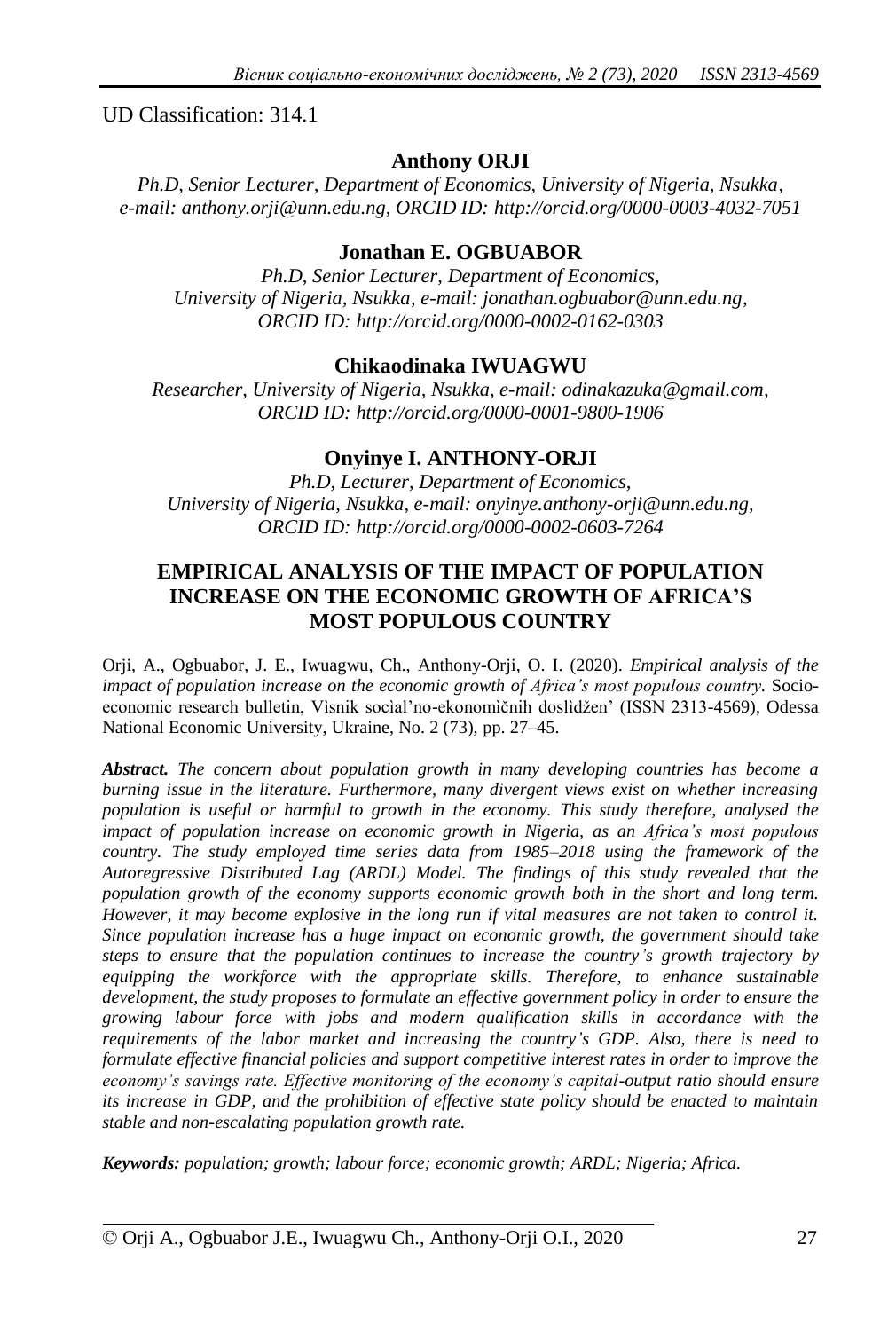# **ЕМПІРИЧНИЙ АНАЛІЗ ВПЛИВУ ЗБІЛЬШЕННЯ НАСЕЛЕННЯ НА ЕКОНОМІЧНЕ ЗРОСТАННЯ НАЙБІЛЬШ ГУСТОНАСЕЛЕНОЇ КРАЇНИ АФРИКИ**

*Анотація. Занепокоєння зростанням населення в багатьох країнах, що розвиваються, стало актуальним питанням у літературі. Крім того, існує багато різних поглядів на те, корисне чи шкідливе збільшення чисельності населення для зростання економіки. Зважаючи на це, у статті проаналізовано вплив збільшення населення на економічне зростання в Нігерії, як найбільш густонаселеній країні Африки. У дослідженні використано дані часових рядів за період 1985–2018 рр. та модель авторегресії і розподіленого лага (ARDL). Результати дослідження показали, що зростання чисельності населення в економіці сприяє економічному зростанню, як у короткостроковій, так і в довгостроковій перспективі. Однак у довгостроковій перспективі воно може стати вибухонебезпечним, якщо не вжити життєво важливих заходів для його контролю. З огляду на те, що збільшення чисельності населення має величезний вплив на економічне зростання, уряду варто вживати заходів задля забезпечення того, щоб населення продовжувало збільшувати траєкторію зростання країни, оснащуючи робочу силу відповідними навичками. Отже, для посилення сталого розвитку в дослідженні пропонується сформулювати ефективну державну політику з метою забезпечення зростаючої робочої сили робочими місцями та сучасними кваліфікаційними навичками відповідно до вимог ринку праці і збільшення ВВП країни. Крім того, існує необхідність у формуванні ефективної фінансової політики та підтримці конкурентних процентних ставок з метою підвищення рівня заощаджень в економіці. Ефективний моніторинг співвідношення капіталу та зростання в економіці має забезпечити його збільшення у ВВП, а запровадження ефективної державної політики дозволить підтримувати стабільні та не ескалаційні темпи приросту населення.*

*Ключові слова: населення; приріст; робоча сила; економічне зростання; ARDL; Нігерія; Африка.*

# **ЭМПИРИЧЕСКИЙ АНАЛИЗ ВЛИЯНИЯ УВЕЛИЧЕНИЯ НАСЕЛЕНИЯ НА ЭКОНОМИЧЕСКИЙ РОСТ НАИБОЛЕЕ ГУСТОНАСЕЛЕННОЙ СТРАНЕ АФРИКИ**

*Аннотация. Обеспокоенность ростом населения во многих развивающихся странах стала актуальным вопросом в литературе. Кроме того, существует много различных взглядов на то, полезно или вредно увеличение численности населения для роста экономики. Поэтому в статье проанализировано влияние увеличения населения на экономический рост в Нигерии, как самой густонаселенной стране Африки. В исследовании использованы данные временных рядов за период 1985–2018 гг. и модель авторегрессии и распределѐнного лага (ARDL). Результаты исследования показали, что рост численности населения в экономике способствует экономическому росту, как в краткосрочной, так и в долгосрочной перспективе. Однако в долгосрочной перспективе оно может стать взрывоопасным, если не принять жизненно важных мер по его контролю. Учитывая, что увеличение численности населения имеет огромное влияние на экономический рост, правительству следует принимать меры для обеспечения того, чтобы население продолжало увеличивать траекторию роста страны, оснащая рабочую силу соответствующими навыками. Итак, для усиления устойчивого развития в исследовании предлагается сформулировать эффективную государственную политику с целью обеспечения возрастающего количества рабочей силы рабочими местами и современными квалификационными навыками в соответствии с требованиями рынка труда и увеличения ВВП страны. Кроме того, существует необходимость в формировании эффективной финансовой политики и*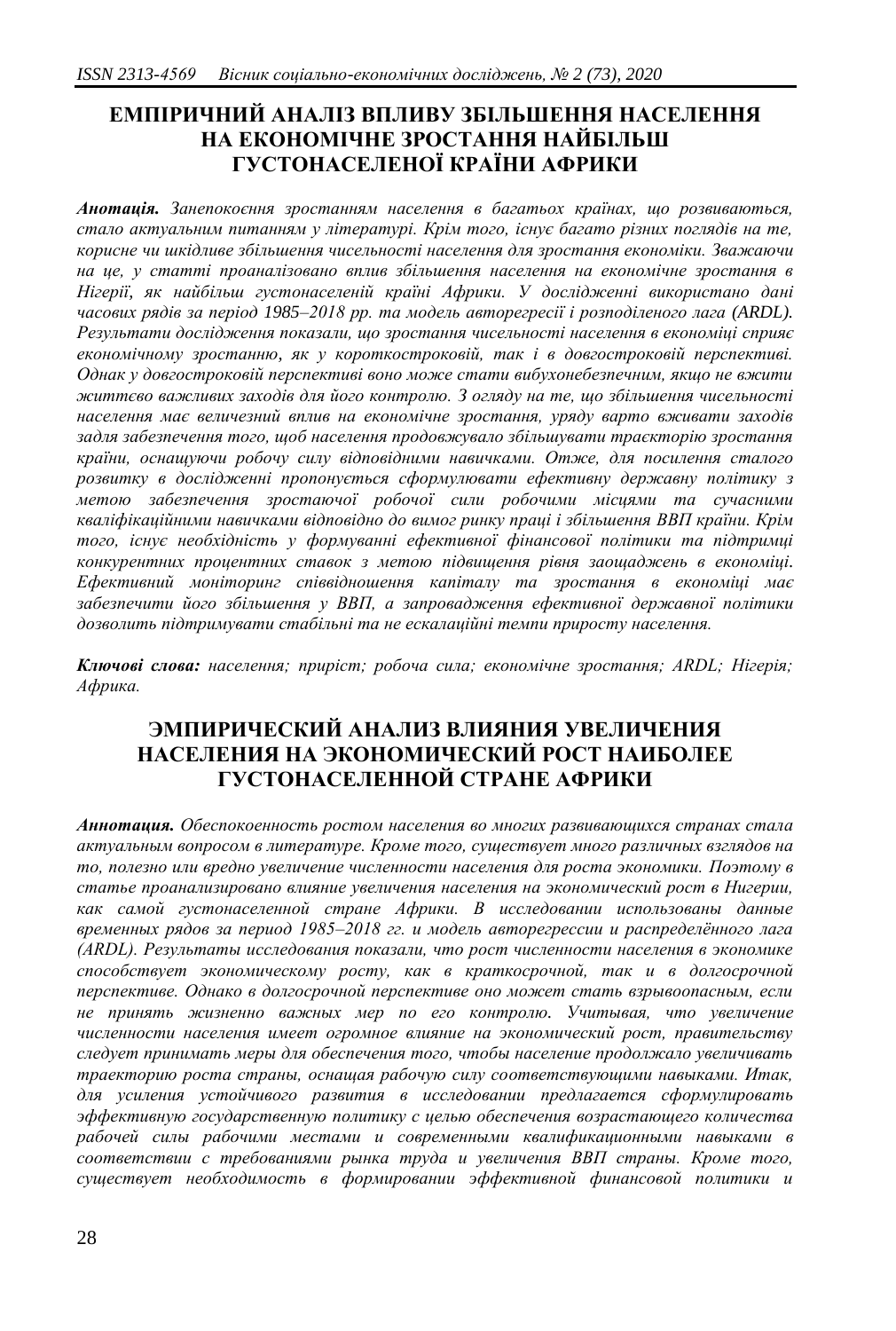*поддержке конкурентных процентных ставок с целью повышения уровня сбережений в экономике. Эффективный мониторинг соотношения капитала и роста в экономике должен обеспечить его увеличение в ВВП, а внедрение эффективной государственной политики позволит поддерживать стабильные и не эскалационные темпы прироста населения.*

*Ключевые слова: население; прирост; рабочая сила; экономический рост; ARDL; Нигерия; Африка.*

*JEL classification: E600; F430; J100; O400; Q560 DOI: https://doi.org/10.33987/vsed.2(73).2020.27-45*

#### **1. Introduction and motivation of the study**

Sustaining economic growth is an important objective in every economy. It is a macroeconomic objective which every nation wishes to achieve. Economic growth is an increase in the real per-capita income of any nation over a successive period of time. Growth occurs when an economy produces additional goods and services as a result of its increased productive capacity. It talks about the ability of a nation to generate and sustain annual change in its Gross National Product at a rate between 5–7% (Ogunjiri, 2012).

However, economic growth is said to be mainly affected by population of a nation. Rapid population growth in most developing nations have been said to either be boosting or thwarting government efforts to sustain economic growth. One of such theories that explain the negative effect on population growth is known as the Malthusian Theory which postulates that an increase in population growth thwarts the economic growth of a nation which is quite glaring in developing countries. It was a theory created by Thomas Malthus in his book "An Essay on the Principles of Population" published in 1798. The Endogenous growth theory, on the other hand, believes that population growth would lead to economic growth on the condition that the government develops its human capital. An increase in population of an economy has its pros and cons. An increase in population means an increase in the demand for goods and services which therefore translates to an increase in the economy's GDP. It also implies an increase in labour force of an economy. It would also lead to an increase in dependency ratio as the working section of the population would have to cater for the needs of the dependent (or non-working) part of the population. Also, it could lead to a decrease in per capita income as more individuals reduce the income. It could lead also to a change in the production pattern as producers would shift into the production of those goods and services that would fit the population structure.

Population growth can be seen as the change in the population of an economy. It could be a negative or a positive change. It is negative when there is a decrease in the number of the population while it is seen as positive when there is an increase. The change in this population could also have either a positive or a negative effect on the nation's GDP. A nation's GDP may be experiencing a slower increase even if the population increases significantly while the GDP of another nation might be on the increase even with a lesser increase in its population. This could be because of the human capital development of that country. For the context of this study, we will be focusing on an increase in population.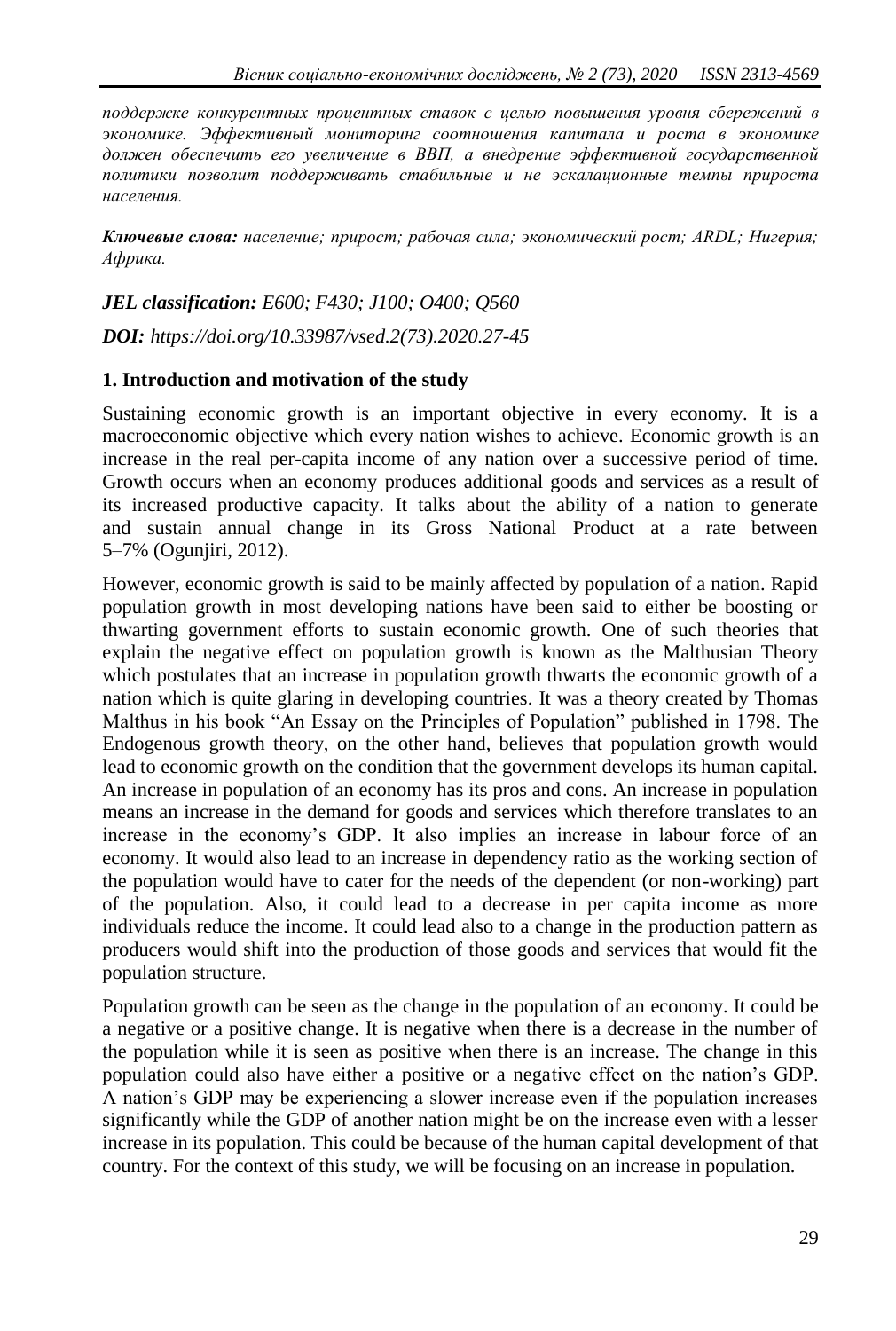Most theories postulate that population growth could be gainful or impeding to the nation's economic growth. One of such theories that explain the detrimental nature of population growth can be traced to the Malthusian theory of 1798 as postulated by Thomas Malthus. Thomas Malthus, in his theory, believed that a rising population growth affects the natural endowment as well as the agricultural produce of the nation in consideration. Kuznets (1956) as well as Boserup (1981) and Simon (1981), on the other hand, explained the beneficial nature of population growth tracing this to the fact that it leads to increase in productivity, increase in economies of scale etc.

The world population has been on the increase over the years. This increase is brought about by the rise in population of various countries. The Nigerian economy is not left out in this increase. At the point when Nigeria pronounced its independence, it was a relatively small nation with just 45.2 billion people. As indicated by the information from the Nigeria Health Watch, Nigeria had tripled over the past 56 years. In 2015, Nigeria had more than 182.2 billion individuals. Today, this number has expanded to over 200 billion individuals (UN, 2019). Different international organisations such as World Health Organisation (WHO) are of the supposition that Nigeria will soon be the third most crowded nation on the planet. Nigeria's population is one of the fastest growing populations on the planet and she is the seventh most populated nation in the world (World Population Data Sheet, 2016). The vast population of Nigeria infers a substantial market for merchandise and ventures and in addition a huge pool of human resource for social and economic improvement. In any case, the effect of population on improvement depends irrefutably on the size as well as on its quality. The significant reason for such increment can be traced to the fact that on the average, the fertility rate is 6.0 life – birth per lady as realised in a study carried out in the 1990s (Nigeria Health Watch, 2016).

According to World Bank (2019), Nigeria's population grows at an average of 2.6% every year. When compared to the average RGDP growth rate of Nigeria which has been fluctuating over the years, there is a great disparity. Nigeria's population grew at 2.7% in 1981 but it experienced a negative RGDP of -13.12%. The country continued to have a negative RGDP from 1981 to 1987 even with an average population growth rate of 2.6%. Though the economy began to enjoy a positive RGDP that was greater than her annual population growth rate, she eventually suffered a negative RGDP of -0.3% in 1995 when she was considered to be carrying out a budget surplus. In 2015, the economy had an average growth rate of 2.6% which was equal to her population growth rate of 2.6%.

Table 1

| Allitual Growth Kate of Population and GDP (%) between 2011 and 2016 |      |      |      |      |      |         |      |      |
|----------------------------------------------------------------------|------|------|------|------|------|---------|------|------|
| Year                                                                 | 2011 | 2012 | 2013 | 2014 | 2015 | 2016    | 2017 | 2018 |
| Population                                                           | 2.68 | 2.68 | 2.68 | 2.66 | 2.65 | 2.63    |      | 2.59 |
| GDP                                                                  |      |      | 6.67 | 6.31 | 2.65 | $-1.62$ | 0.80 | .94  |
|                                                                      |      |      |      |      |      |         |      |      |

*Source: World Bank (2019)*

However, high population rate could also give rise to an increase in labour supply needed to carry out productive activities in order to sustain economic growth but this can only be possible considering the employment rate of this population. Unfortunately, irrespective of the increase in population in the Nigerian economy, economic growth has been on the increase as shown in Table 2.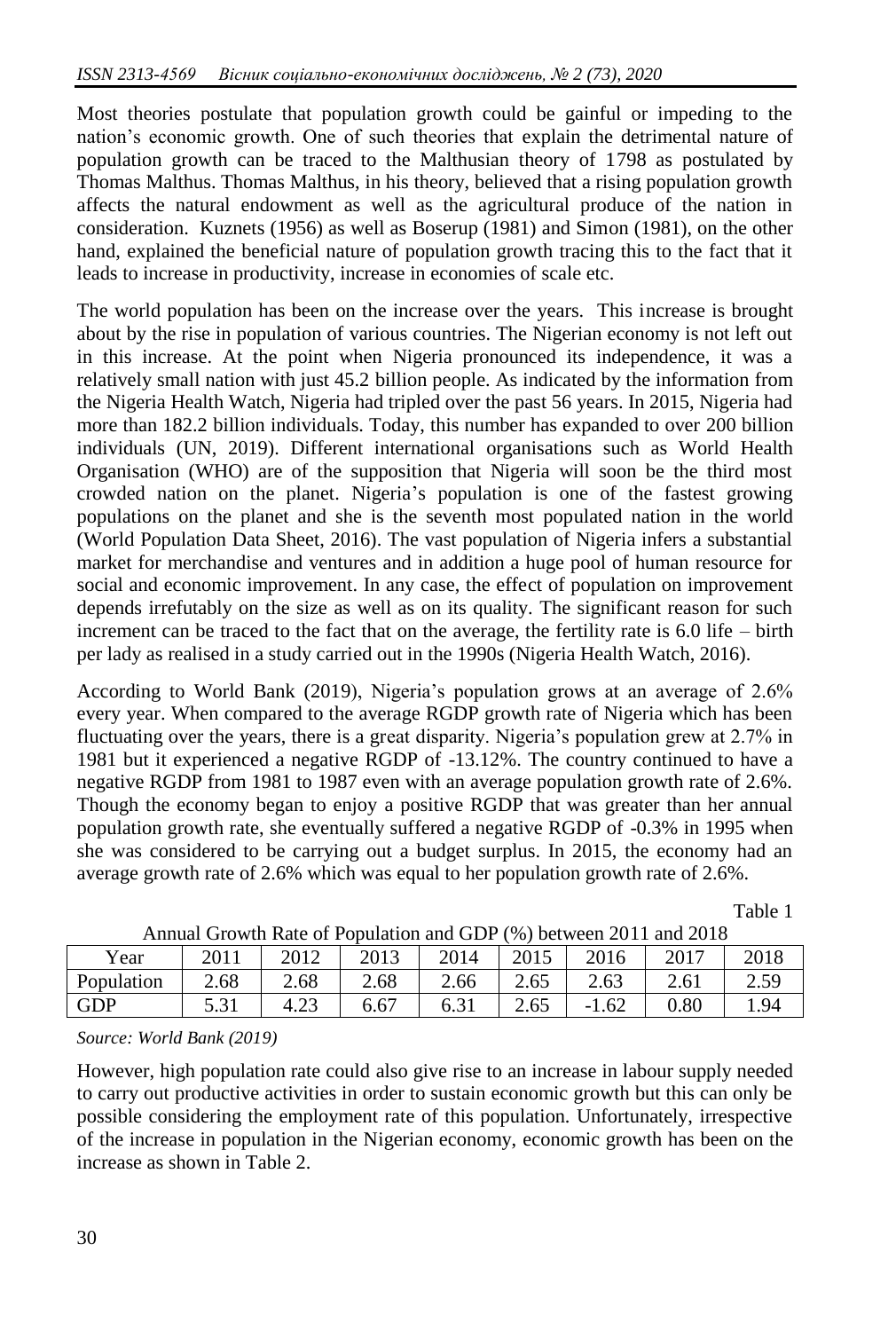| ır.<br>. . |  |
|------------|--|
|------------|--|

|         | $\text{Ent}$ (coofforme growth) and $\text{E}$ (habbar force) between 2000 and 2017 |       |       |       |       |       |       |       |       |       |
|---------|-------------------------------------------------------------------------------------|-------|-------|-------|-------|-------|-------|-------|-------|-------|
| Year    | 2008                                                                                | 2009  | 2010  | 2011  | 2012  | 2013  | 2014  | 2015  | 2016  | 2017  |
| ER      | 72<br>$\cdot$                                                                       | 7.2   |       | 7.3   | 7.6   |       | 4.8   | 4.3   | 5.00  | 5.50  |
| IЕ<br>⊷ | 54.86                                                                               | 54.91 | 54.96 | 55.01 | 55.06 | 55.10 | 55.09 | 55.10 | 55.15 | 55.15 |

|  |  | ER (economic growth) and LF (labour force) between 2008 and 2017 |
|--|--|------------------------------------------------------------------|
|  |  |                                                                  |

*Source: Index Mundi (2017)*

The table above measures economic growth (ER) as a percentage of labour force and Labour force (LF) as a percentage of total population. According to World Bank (2018), Nigeria's total labour force was at 58 billion in 2017 which was 55.15% as a percentage of its total population. Irrespective of the high labour force rate, the economic growth has been on an increase as it recorded 4.3% as at 2015 and 5.50 as at 2017. Even with the abundance of cheap labour in the economy, a majority of this labour is unproductive. Against this background, the objective of this article is to empirically investigate the relationship between population growth and economic growth in the Nigerian economy. The rest of this article is structured as follows: Section 2 looks at the literature review, while section 3 is the methodology. The results and discussion are presented in section 4, while section 5 concludes the article.

#### **2. Review of relevant literature**

#### **2.1. Theoretical literature**

#### **Neoclassical growth theory**

The neoclassicals just like the classicalists believe in a free market. They kick against every form of government participation and embrace every form of liberalisation. They believe that the market should be left in the hands of the capitalists and government intervention should be minimal. Government only intervenes when it would be to the benefit of the market.

The basic model under the neoclassical theory is the Solow-Swan model which is simply called the Solow model. This model was developed in 1956 by two economists, Robert Solow and T. W. Swan. This model lays emphasis on savings, investment and population growth as important determinants to economic growth. This theory believes that economic growth is as a result of increase in quantity and quality of labour (this explains population growth and human capital development), increase in capital (this occurs through savings and investment), and improvements in technology.

According to this school of thought, economic growth can be boosted by increase in population and also through human capital development. They are of the belief that an increase in population translates to an increase in labour force which ultimately means an increase in output which leads to an increase in the size of the domestic market. To them, to increase such output faster, the ever-increasing population must be well qualified; this means that the quantity of the population is not enough. It might be a necessary condition but it is definitely not a sufficient condition. The sufficient condition is producing a quality population which is usually carried out through knowledge acquisition.

## **Endogenous growth theory (New Growth Theory)**

This theory emphasizes on the fact that growth in an economy is as a result of its endogenous (internal) activities. It emphasises on technological progress and human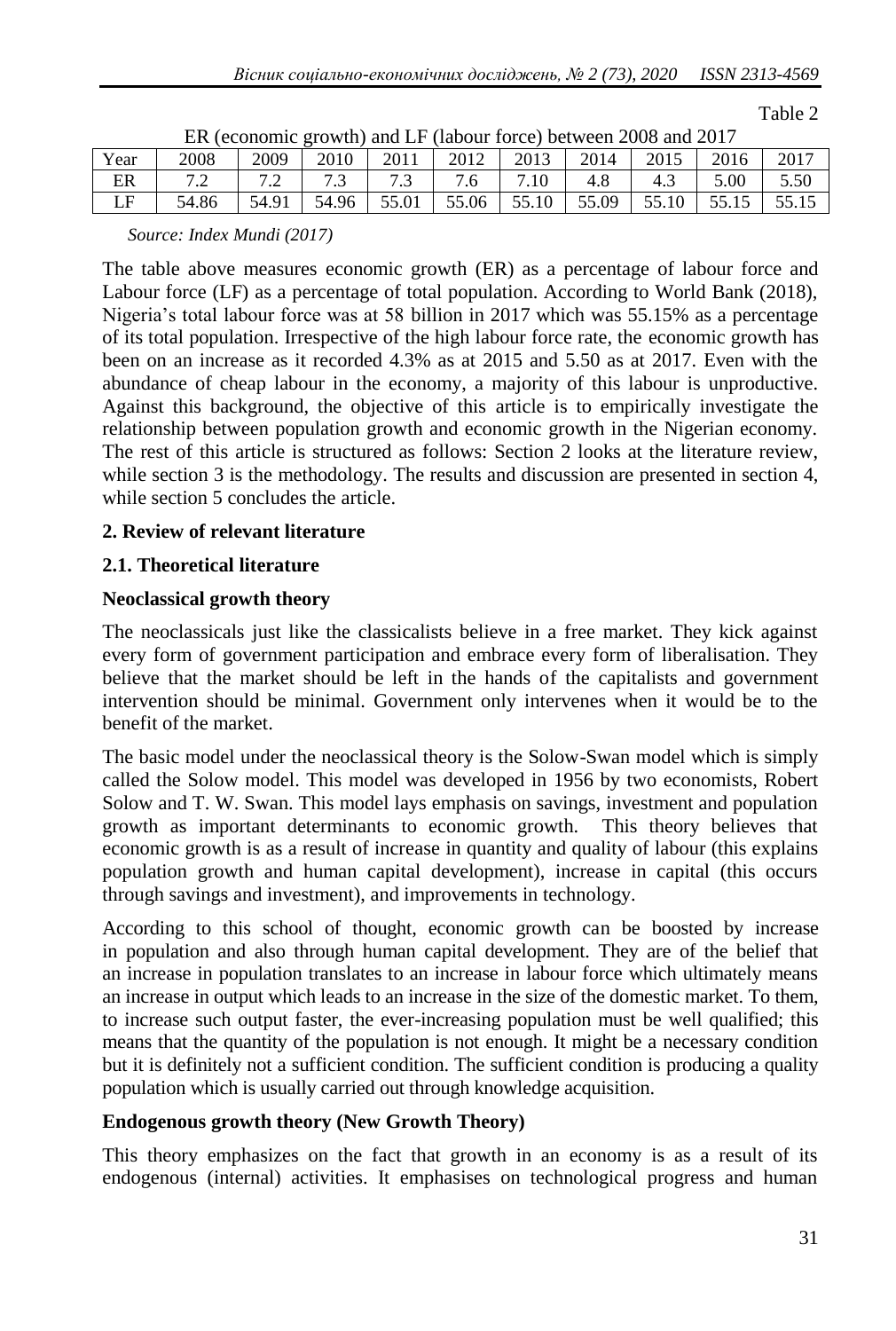capital as a means of boosting output. This theory believes that the differences in per capita income among different countries are as a result of the differences in human capital possessed by these countries. To the new growth theorists, human capital is a factor of production which influences growth.

Unlike the classicalists that believe in only physical stock of capital, the neoclassic and the endogenous growth theories believe that the stock of capital in any economy could be maybe up of both human and physical capital because both influences growth. To the new growth theorists, a higher stock of human capital would imply a higher innovation rate which leads to growth rate of productivity and output growth.

## **Harrod-Domar Theory**

This theory focuses on the level of savings and the productivity of investment as the determinants of growth in any economy. It was developed by Roy Harrod and Evsey Domar. According to this model, three form of growth exists in every economy. They are the warranted growth which is the rate at which the economy does not expand indefinitely, the actual growth which is real increase in a country's GDP, and finally the natural growth which is the growth that an economy requires to maintain full employment. This theory believes in an unbalanced form of growth.

#### **Coale-Hover Theory**

This is an expansion of the Harrod-Domar theory postulated by Ansley Coale and Edgar Hoover explaining the effect of population growth, productivity of investment and savings rate in low-income countries. This model assumes that as population growth rate raises, the average propensity to save (APS) falls and the incremental capital-output ratio (ICOR, a measure of inefficiency) increases which invariably reduces the growth rate of GDP.

#### **Malthusian Theory of Population**

This theory was proposed by Thomas Malthus in his book "An Essay on the Principles of Population" published in 1798. Thomas Malthus was a British economist and was the first to propose a systematic theory to population. He based his findings on the British economy of that time and proposed in his principles that human population growth rate was increasing at a geometric population while food production was increasing at an arithmetic progression.

His findings on population growth have been divided into three major phases. They include:

– Phase One: For millennia, birth and deaths rates have been very high and of similar magnitudes, yielding extremely low population growth.

– Phase Two: Death rates started declining thanks to better health practices and increases in agricultural and industrial productivity; with first steady birth rates and then demographic inertia due to the age structure, this caused population to explode in Europe in the  $19<sup>th</sup>$  century and in the developing world in the mid- $20<sup>th</sup>$  century.

– Phase Three: With declining birth rates and an aging population, birth and death rates again converge to a low-level equilibrium already reached by developed countries while developing countries are either in the second or at the beginning of the third phase.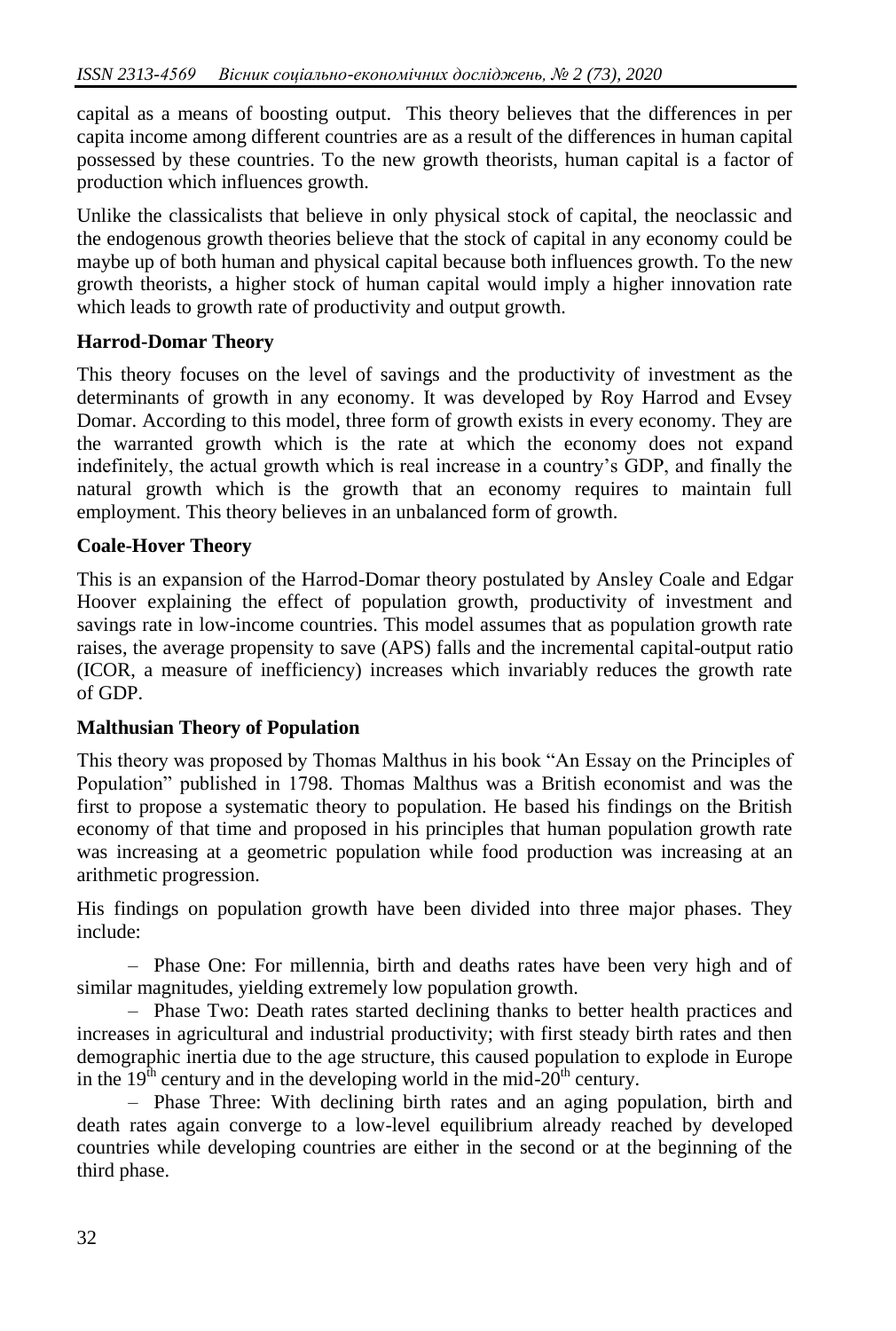# **Optimum Transition Theory**

This theory, propounded by Edwin Cannan in his book "Wealth" published in 1924 and popularized by Robbins, Dalton and Carr-Saunders, concerns itself between population size and wealth creation.

The definition of optimum population as given by Edwin Cannan is an ideal population which when combined with the other available resources or means of production of the country will yield the maximum returns or income per head.

However, Robbins, Dalton, and Carr-Saunders have each given this theory their own definitions.

– Robbins defined the theory of optimum transition as the best population which makes the maximum returns gotten in an economy possible.

– Dalton defines it as the population which gives the maximum income per head.

– Carr-Saunders defines it as the population which produces the maximum economic welfare.

From the definitions given above, it can be clearly seen that each of these economists are basically concerned with the maximum benefit of the economy as it concerns population. But the more scientific and realistic view is the view as given by Dalton.

This theory, just like other theories, is based on certain assumptions. These assumptions include:

– The economy has a certain amount of natural resources that may change over time.

- The techniques of production adopted by this economy are constant.
- Constant stock of capital.
- The preferences and habits of the citizens of that economy don't change.

– Even with a n increase in population, the ratio of the working population to the total population remains constant.

- No change in the working hours of the population.
- Constant organisation of business.

These assumptions explain that ceteris paribus, an increase in the optimum population of the economy would lead to a reduction in the income per head.

# **Neo-Malthusian Theory**

This theory follows from the Malthusian theory as proposed by Thomas Malthus. This theory explains the expansion of the population following a limited supply of food; but, it also adds to this postulation increase in pollution as a result of the expansion in the population, increase in the technology, a fast decline in the mineral resources of the economy, and the limited capacity of the earth. This theory explains that coupled with the rapid increase in the population rate of the world in general, pollution and industrial development is on the increase thereby reaching the limit of the carrying capacity of the planet.

# **2.2. Empirical literature**

Several empirical studies have also been carried out to underscore the relationship between population and economic performance. For example, Ali et al. (2013) analysed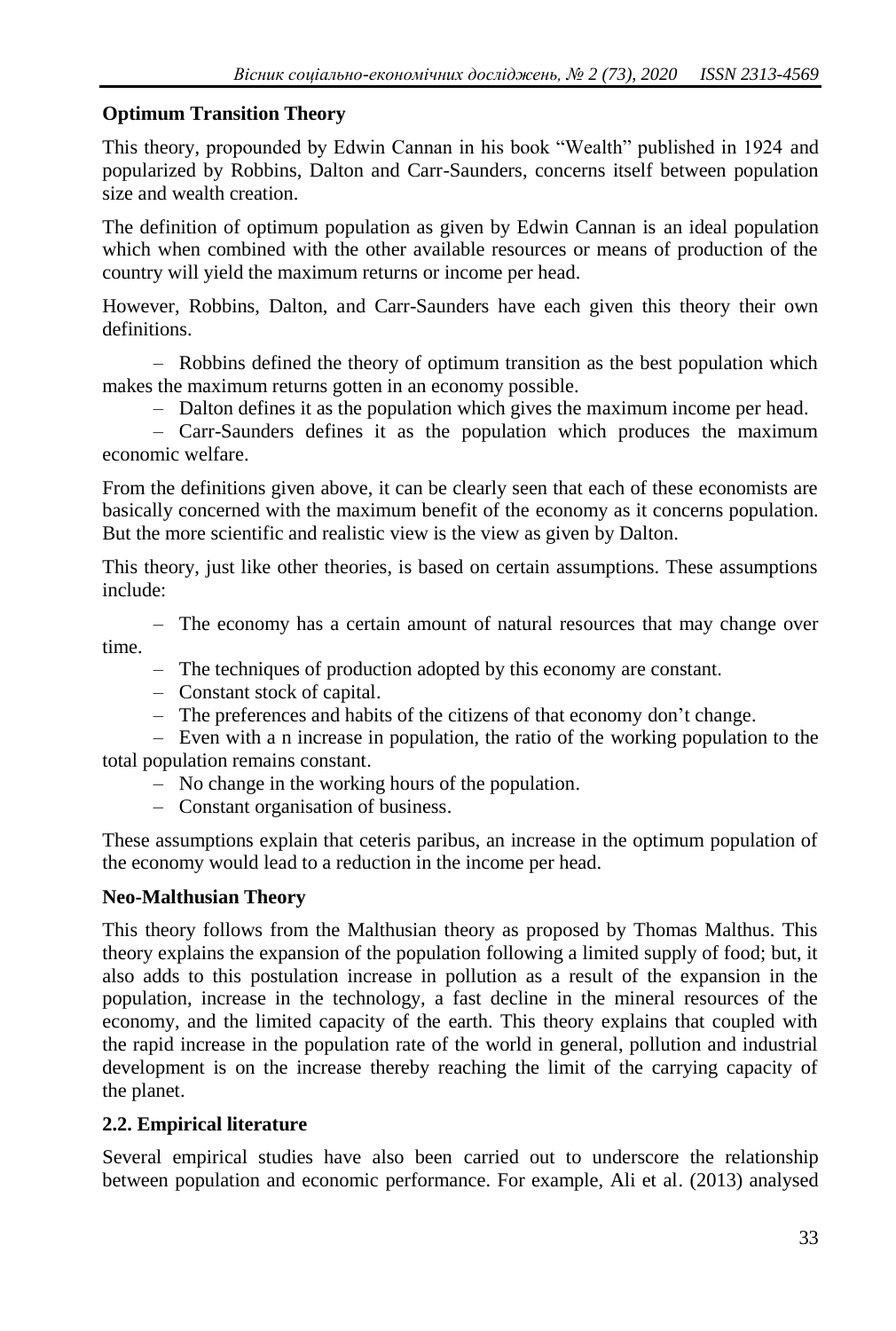the impact of population growth and economic growth in Pakistan. The study used the Autoregressive Distributed Lagged (ARDL) Model to investigate the long run relationship between population and economic development for the period of 1975–2008. The study found that population growth impacts positively on economic growth. Though the model explained that vast increase in population growth poses a serious problem for the government as it causes the problem of increase unemployment when viewed indirectly, it leads to economic growth when viewed from a direct impact. This analysis differs from that of Afzal who carried the same research in the same country in 2009. Afzal got an opposite result as he claimed that population growth impacts on economic growth negatively.

Wesley (2017) studied the relationship between population growth and economic growth in Low population growth high-income countries and high population growth low-income countries. The study made use of different variables collected over the past 200 years. It found that low population growth that occurs in high-income economies is likely to create socio-economic problems while high population growth occurring in low-income countries may slow the economic development of such economies. Koduru (2016) in his research on the effect of population growth rate on economic development in India realised that population growth has a positive and significant relationship with economic development such that a rise in population would lead to a rise in economic development. Population growth, economic growth, corruption index, foreign direct investment and natural resource depletion were used as the independent variable while economic development proxied as real gross domestic product stood as the dependent variable.

Also, Abdullah, Shah, Sargani, Ali and Siraj (2015) used ARDL model to study the impact of population growth on economic growth for Bangladesh using data from 1980 to 2005. The study indicates that economic growth and population possess a negative and statistically significant relationship. It concludes that family planning programs to should be used by the government to overcome the negative consequences of her rapidly increasing population. Again, Thuku, Gachanja, and Almadi (2013) studied the impact of population growth on economic growth in Kenya. The study used the Vector Auto Regression estimation technique to analyse the data that spans between the periods 1963 to 2009. It revealed that population growth and economic growths have a statistically significant and positive relationship. It concludes that the population growth in Kenya promotes economic development.

Akintunde, Philip and Oladeji (2013) examined the effect of population dynamics (mortality and fertility) on economic growth in sub- Saharan Africa using the five-year average between the periods of 1970 to 2005. The study, which involves thirty-five countries in the sub-Saharan Africa, used the pooled ARDL and the dynamic panel data analysis to estimate the model. It revealed a negative relationship between total fertility rate and economic growth, and a positive relationship between life expectancy at birth and economic growth. It concluded that the region in view needs to address the problems and consequences of high population growth in order to enjoy sustainable economic development.

Furthermore, Anudjo (2015) carried out a research to check the long and short run relationship between population growth and economic growth in Ghana. The study which employed the ARDL model found out that there exists a negative but significant relationship between population growth and Economic growth. It also found that a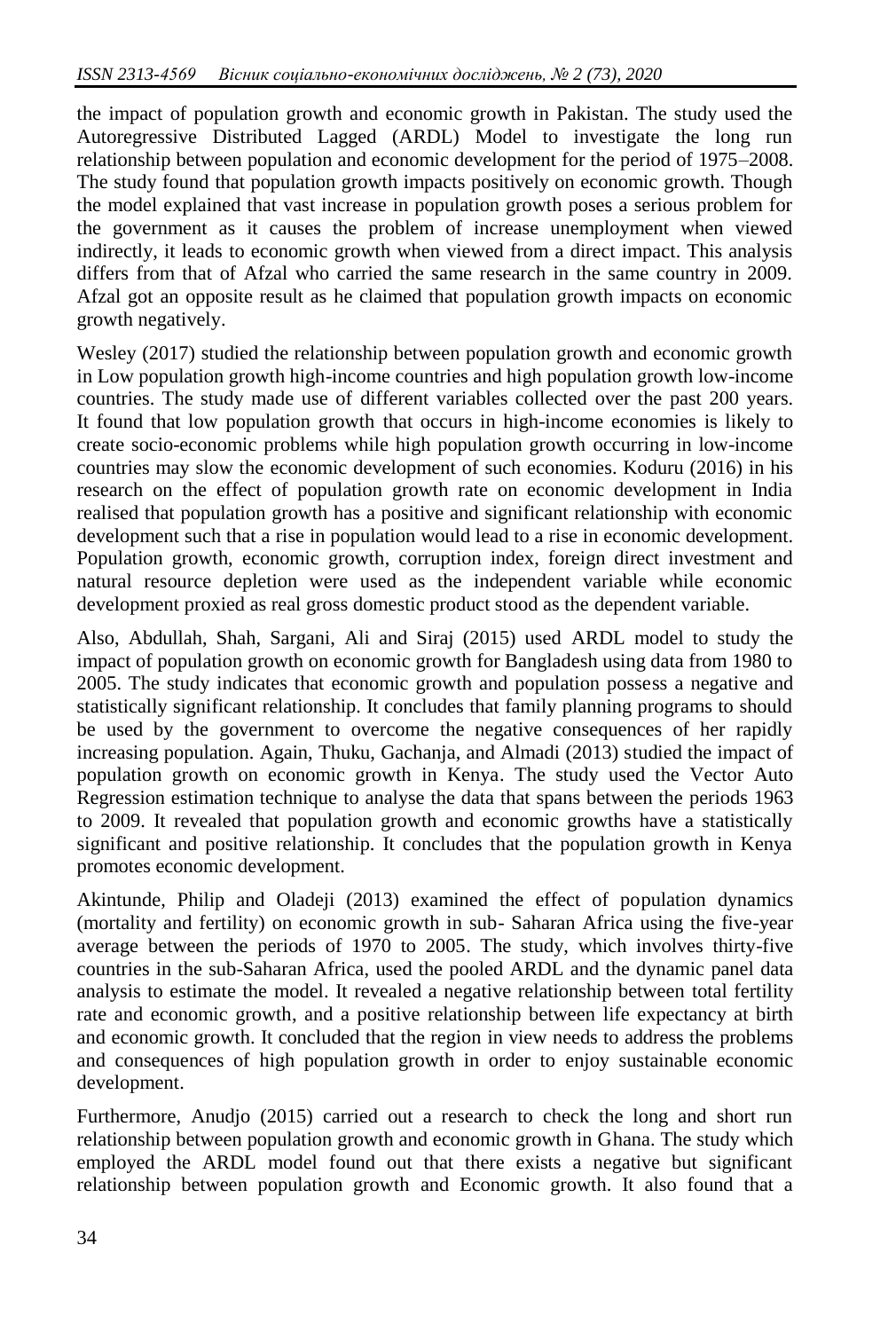unidirectional relationship existed between population growth and economic growth. It concluded that the government needs to create policies that would work on family planning hence boosting economic growth. Thuku, Paul and Almadi (2013) in their research investigated the impact of population change on economic growth in Kenya. They study realised that a population growth and economic growth are positively correlated. It employed the Vector Auto Regression estimation technique to carry out such test.

Domestically, few studies have also investigated this relationship but with conflicting results and relatively old data. For example, Adediran (2012) analysed the effect of population growth on economic development in Nigeria. The study found that population growth has a significant and positive relationship with economic growth of Nigeria. The study used the real GDP and Per Capita income (PCI) as proxies for economic development and population growth respectively. Also, Eli, Mohammed, Amade (2015) conducted a research on the impact of population growth on economic growth in Nigeria from 1980 to 2010. The data were analysed using both qualitative and quantitative statistics. The variables of interest were real gross domestic product (RGDP), population growth rate, crude death rate, life expectancy at birth, and export growth rate. The result revealed that a positive relationship exists between economic growth (proxied by GDP growth) and population growth rate.

In another research carried out by Nwosu, Dike and Okwara (2014), he used time series data spanning through 1960 to 2008 to investigate the role of population growth on economic growth in Nigeria and how economic growth is affected through population growth. This study employed a linear model to analyse economic growth fluctuations against population growth and Granger Causality method to check the causal relationship that existed between the two core variables. The study found the existence of a sustainable long run equilibrium relationship between economic growth and population growth, and also a unidirectional causality relationship between population growth and economic growth.

Summarily, this study, unlike other reviewed literatures which evaluated the impact of population increase on economic growth with variables such as population structure, investment, fertility rate, real gross domestic product, etc., would make use of the Coale-Hoover Model hence introducing Incremental Capital-Output Ratio (ICOR) to the estimation of the impact of population increase on economic growth in Nigeria. This study would recommend adequate policy options to the government based on the result of its finding, and also add to the global literature in this context.

## **3. Data and methodology**

# **3.1.Theoretical Framework**

The theoretical framework of this model is based on the Coale-Hoover Growth Model which assumes as population growth rate rises, the average propensity to save (APS) falls and the incremental capital-output ratio (ICOR, a measure of inefficiency) increases which invariably reduces the growth rate of GDP. The model is thus

$$
G\left(\frac{Y}{P}\right)=G(Y)-G(P)
$$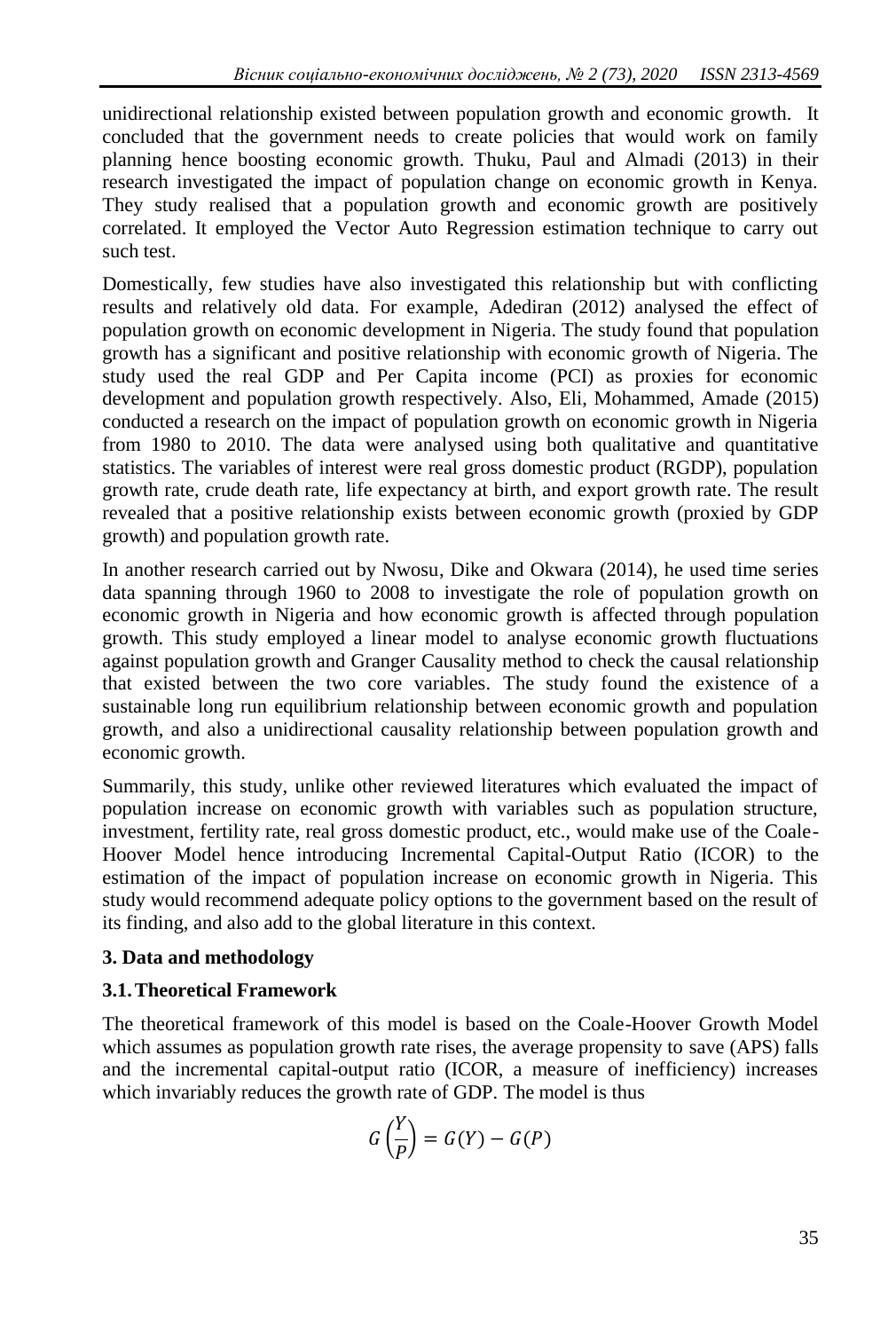$$
G(Y) = \frac{APS}{ICOR}
$$
 ... (3.1)  

$$
G\left(\frac{Y}{P}\right) = \frac{APS}{ICOR} - G(P)
$$

From the equation above,  $G(Y)$  represents the growth rate of GDP of the economy while G(P) represents the growth of the population. Therefore,  $G\left(\frac{Y}{R}\right)$  $\frac{1}{P}$ ) represents the growth rate of the GDP per capita.

Coale and Hoover believed an increase in the number of children produced in the economy causes a larger fraction of a household's income to be spent on consumption therefore leading to a decline in the savings of the household. Therefore, a rise in population growth rate (G(P)) would lead to a decline in average propensity to save (APS). Thus, causing a decline in GDP growth rate  $(G(Y))$ .

Coale and Hoover also believed that increased population would cause the society to spend more of their investment on housing, new schools, medical facilities etc. according to them, the productivity on these investments would be quite lower than the productivity on factories, roads etc. thus ICOR, which represents inefficiency, would rise as the growth rate of the population rises which would eventually reduce the GDP growth rate.

#### **3.2. Model specification**

The main thrust of this work is to ascertain the impact of population increase on economic growth in Nigeria. To achieve this goal improving upon the theoretical postulate of Coale and Hoover, the empirical model for this study can be expressed functionally as:

$$
LRGDP = f (POPGR, LF, LGDS, LGCF, LICOR) \qquad \qquad \dots (3.2)
$$

Econometrically, the equation can be expressed in its linear form as:

$$
LRGDP = \beta_0 + \beta_1 LPOP + \beta_2 LF + \beta_3 LGDS + \beta_4 LGCF + \beta_5 ICOR + \mu \qquad ... (3.3)
$$

Where:

 $L = Log operator$ .

RGDP: Real Gross Domestic Product.

POPGR: Population Growth Rate, and β1 coefficient of POPGR.

LF: Labour force, and  $\beta_2$  coefficient of LF.

LGDS: Log of Gross Domestic Savings, and  $\beta_3$  coefficient of LGDS.

LGCF: Log of Gross Capital Formation, and β<sup>4</sup> coefficient of LGCF.

ICOR: Incremental capital-output ratio, and  $β_5$  coefficient of ICOR.

 $β<sub>0</sub>$ : intercept.

 $β_1$ ,  $β_2$ ,  $β_3$ ,  $β_4$ ,  $β_5$ , parameters.

µ: Error term. This variable is also called the stochastic or disturbance term. It is contains unobserved factors that affect the model.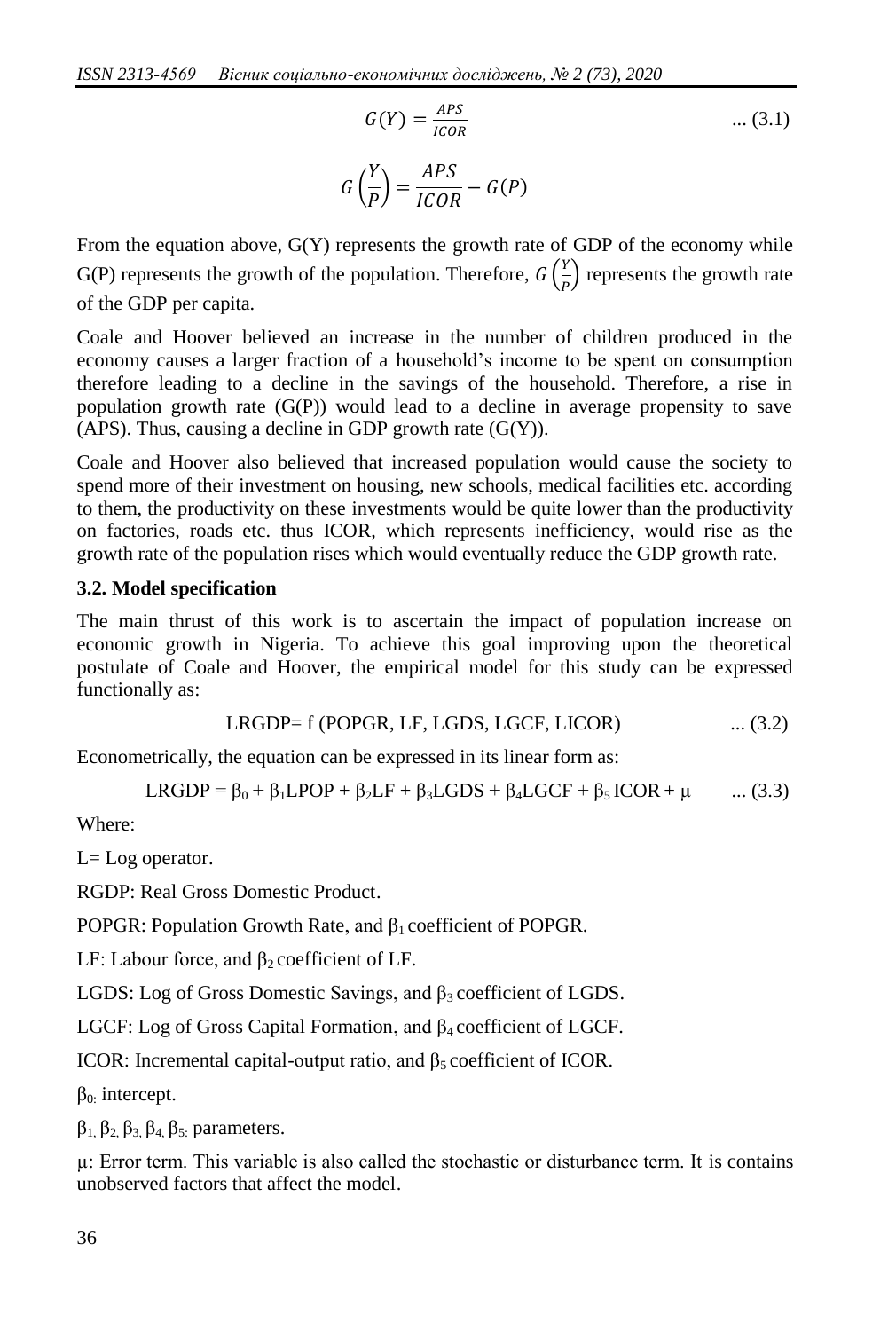The study adopts ARDL and ARDL-Bounds test because unlike the Ordinary Least Square Model (OLS), it checks for both the long run and short run impacts in the model and it does not consider the problems arising from the different order of integration of the variables amongst other advantages.

In view of these advantages, the ARDL model is expressed thus

$$
\Delta LRGDP_{t} = \alpha_{0} + \sum_{i=0}^{L} \alpha_{1i} \Delta LRGDP_{t-1} + \sum_{i=0}^{m} \alpha_{2i} \Delta LPOP_{t-1} + \sum_{i=0}^{n} \alpha_{3i} \Delta LF_{t-1} + \sum_{i=0}^{o} \alpha_{4i} \Delta LGDS_{t-1} + \sum_{i=0}^{p} \alpha_{5i} \Delta LGCF_{t-1} + \sum_{i=0}^{q} \alpha_{6i} \Delta ICOR_{t-1} + \beta_{1}LRGDP_{t-1} + \beta_{2}LPOP_{t-1} + \beta_{3}LF_{t-1} + \beta_{4} LGDS_{t-1} + \beta_{5} LGCF_{t-1} + \beta_{6}ICOR_{t-1} + \mu
$$
 ... (3.3)

With this approach, the model can take any maximum number of lags needed to capture its modelling framework.

From the equation (3.3) above, the terms with the summation signs and  $\alpha$  are the short run ECM dynamic coefficients while the terms with the  $\beta$  are the long run dynamic multipliers. While  $\alpha_0$  and  $\mu$  represent the constant and the error terms respectively. The first difference operator is represented with  $\Delta$  while the alphabets *l* to *q* represents the lag lengths for the ECM.

To estimate this model, three steps are going to be taken. Firstly, the long run relationship would be estimated. The ARDL Bounds test would be used to ascertain the cointegration among the variables. While conducting this test, if the F-statistics is lower than the lower boundary, there is no cointegration. There is co-integration if the F-statistics is higher than the upper boundary while the test is inconclusive if the F-statistics is higher than the lower boundary but higher than the upper boundary.

The second step is to estimate the long run model using the lag lengths of the ECM below

$$
\Delta LRGDP_t = \alpha_0 + \beta_1 LRGDP_{t-1} + \beta_2 LPOP_{t-1} + \beta_3 LF_{t-1} + \beta_4 LGDS_{t-1} + \beta_5 LGCF_{t-1} + \beta_6 ICOR_{t-1} + \mu
$$
 ... (3.4)

Finally, the short run parameters would be obtained by estimating the ECM associated with the long-run estimates. The model is specified below

$$
\Delta LRGDP_{t} = \alpha_{0} + \sum_{i=0}^{L} \alpha_{1i} \Delta LRGDP_{t-1} + \sum_{i=0}^{m} \alpha_{2i} \Delta LPOP_{t-1} + \sum_{i=0}^{n} \alpha_{3i} \Delta LF_{t-1} + \sum_{i=0}^{o} \alpha_{4i} \Delta LGDS_{t-1} + \sum_{i=0}^{p} \alpha_{5i} \Delta LGCF_{t-1} + \sum_{i=0}^{q} \alpha_{6i} \Delta ICOR_{t-1} + \nu_{1} ECM_{t-1} + \mu_{t}
$$

… (3.5)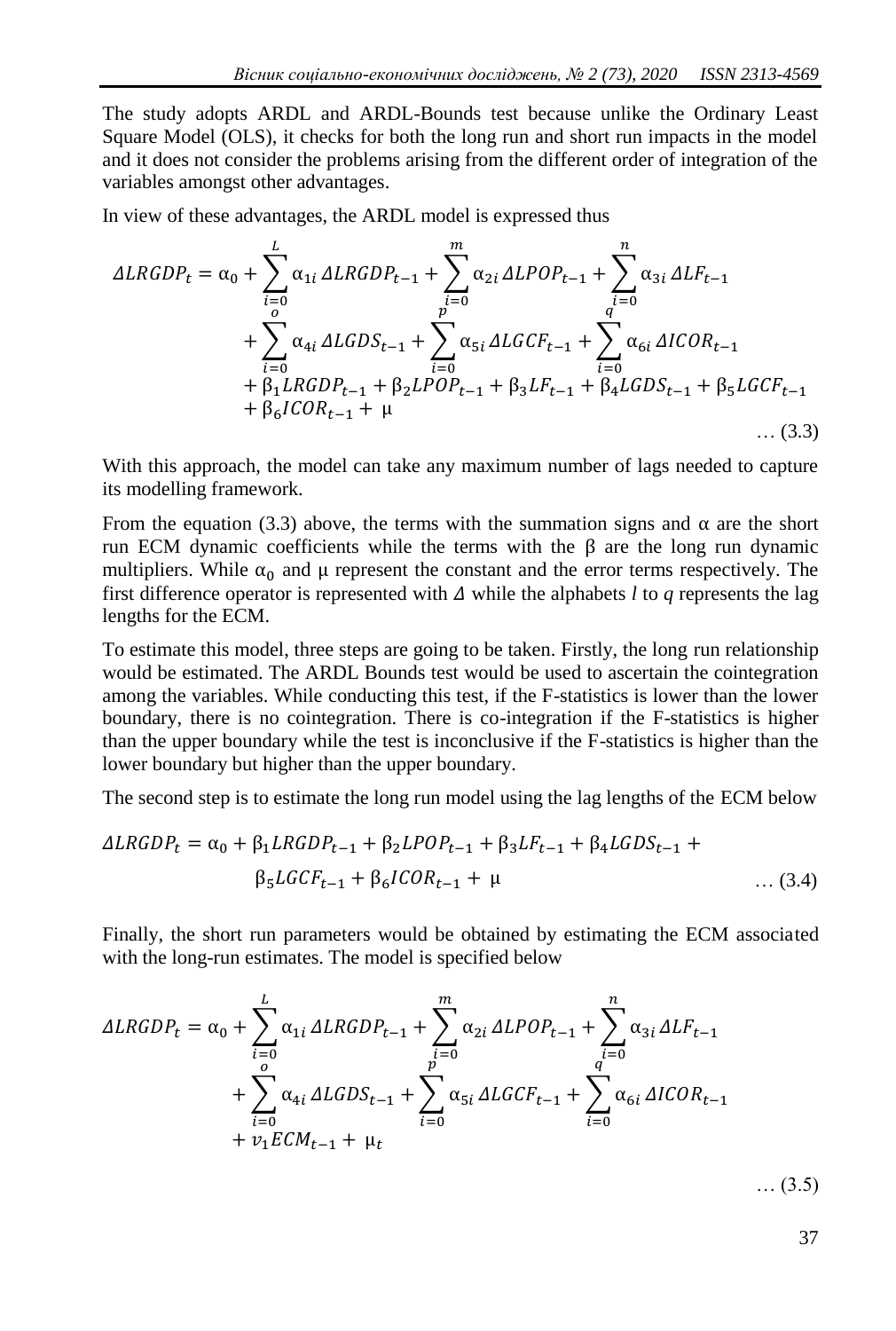From the above equation (3.5), ECM represents the error correction term of the short-run dynamic model. The speed of adjustment of the short run model is represented  $by α_i.$ 

### **Description and justification of variables**

#### **Dependent variable**

– **Real Gross Domestic Product (RGDP):** Real Gross domestic product (RGDP) is the monetary value of all the finished goods and services produced within a country for a specific time period. It is gotten after provision for inflation has been adjusted. Put simply, RGDP is a broad [measurement of a nation's overall economic activity.](http://stats.oecd.org/glossary/detail.asp?ID=1163) The economy's inflationary pressure is also reflected in the RGDP because of its monetary attribute. This allows for easy comparison of a country's yearly GDP. This is the dependent variable and Eigbiremolen and Anaduaka (2014) used it to capture economic growth.

#### **Independent Variable**

– **POPGR (Population):** This is a change in the population size of a country which could be either a positive or negative change. It is said to be positive when there is an increase, and it is negative when there is a decrease in the number of individuals residing in a country. Population growth can also be defined as the average annual rate of change of population size during a specified period. Adeniran (2012) used this variable to carry out a research on the Effect of Population on Economic Development in Nigeria. The study revealed a positive and statistically significant relationship between population growth and RGDP.

– **LGDS (Log of Gross Domestic Savings):** According to Investopedia (2019), a savings rate is the amount of money deducted by a person from his disposable income that is set aside. It is expressed in percentage or ratio form. The savings rate in Nigeria (proxied by Gross Domestic Savings as a percentage of RGDP) has been fluctuating over the years. There was a 2.44 decline in 2016 as it reduced from 15.49 in 2015 to 13.05 in 2016. Gross Domestic Savings would be used to proxy Savings rate. Aidi et al. (2014) used this variable as a core independent variable investigates the impact of Population dynamics on economic growth in Nigeria. The study realized that a negative but statistically significant relationship existed between savings rate and economic growth.

– **LGCF (Log of Gross Capital Formation):** Investment is basically used for future returns. It is the purchase of goods for the sole purpose of creating more wealth in the future. The proxy for this variable would be the Goss Capital Formation (GCF). This is because GCF captures fixed assets and change in stocks (inventories). In Nigeria, the GCF as a percentage of RGDP has been fluctuating over the years. It fell to 15.34 in 2016 as against 15.49 of 2015. Aidi et al (2014) used this variable as an independent variable to investigate the impact of Population dynamics on economic growth in Nigeria. The study realised that a positive but non-statistically significant relationship existed between investment and economic growth.

– **ICOR (Incremental Capital-Output ratio):** This explains how much of capital would be needed to produce one additional unit of output. It determines how efficiently the economy uses its capital to produce a given level of output.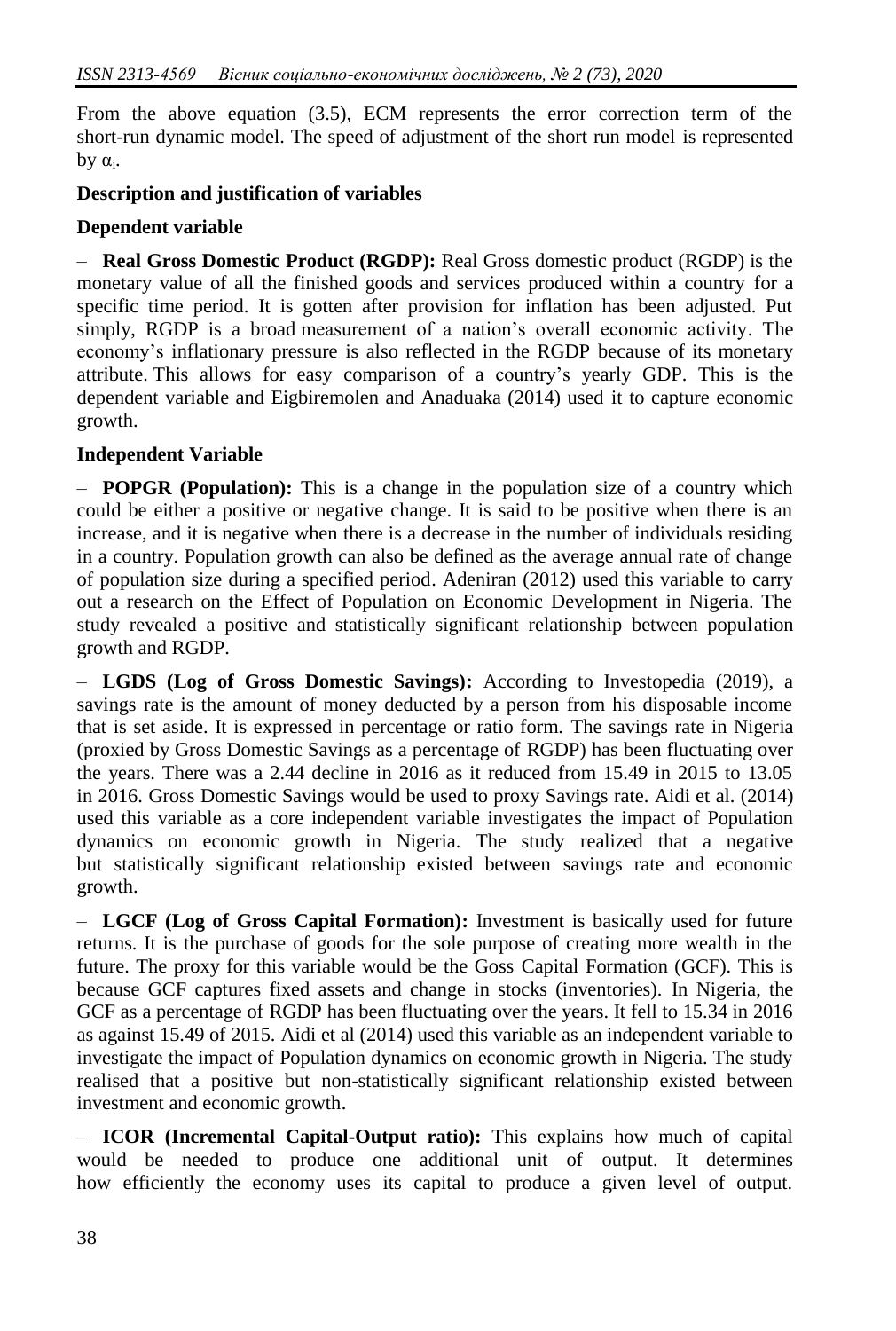A lower ICOR is more appreciated to a higher one but low ICOR explains efficiency while a high ICOR explains inefficiency which implies a lower level of capital productivity.

### **4. Results and discussion**

We begin by presenting the cointegration test and unit root tests conducted on our variables. This is important to avoid running spurious regression.

### **4.1. Pre-estimation Test**

### **4.1.1. Unit Root Test**

Cointegration is a statistical property of time series variables which establishes the existence of equilibrium long run relationship between the variables. It also ensures that linear combination or regression of such variables is not spurious. This study employs ADF cointegration test. The summary of the ADF test using AIC criterion is reported in the table below.

|              | Level form |          | First difference |          | Second difference |          |             |
|--------------|------------|----------|------------------|----------|-------------------|----------|-------------|
| Variable     | ADF        | ADF      | <b>ADF</b>       | ADF      | <b>ADF</b>        | ADF      | Order of    |
|              | statistic  | critical | statistic        | critical | statistic         | critical | integration |
|              |            | value    |                  | value    |                   | value    |             |
| <b>LGCF</b>  | $-4.57$    | $-3.56$  |                  |          |                   |          | I(0)        |
| <b>LRGDP</b> | $-2.79$    | $-3.55$  | $-4.24$          | $-3.55$  |                   |          | I(1)        |
| <b>LGDS</b>  | $-4.32$    | $-3.55$  |                  |          |                   |          | I(0)        |
| <b>ICOR</b>  | $-4.59$    | $-2.96$  |                  |          |                   |          | I(0)        |
| LF           | $-2.47$    | $-3.55$  | $-4.44$          | $-3.56$  |                   |          | I(1)        |
| <b>LPOP</b>  | $-4.65$    | $-3.61$  |                  |          |                   |          | I(0)        |

Unit Root Test at 5% Significance Level

*Source: Authors' computation (E-views 10.1), 2020*

In employing the ADF test, this analysis makes use of the 5% level of significance such that the null hypothesis (there is unit root) is rejected when the ADF test statistics exceeds the ADF critical value at 5% level of significance. The result above shows that investment (LogGCF), savings (LogGDS), incremental capital-output ratio (ICOR) and population growth (LogPOP) are integrated at level form (I(0)) while economic growth (LogRGDP) and labour force (LogLF) are integrated at order one  $(I(1))$ . Therefore, the model is integrated of order zero and one.

## **4.1.2. Cointegration Test**

Given that the specified models for this study are mixed equation models, we the ARDL Bounds test. The ARDL Bounds test is employed under the assumption that the series are cointegrated if the calculated F-Statistics is greater than the Critical value at 5% level of significance. The result is presented in Table 4.2.

The ARDL bounds test was further used to check co-integration. The analysis above shows that the calculated F-statistics (4.23) exceeds the upper bound F-critical value at 5% level of significance. The result, therefore, supports the rejection of the null

Table 4.1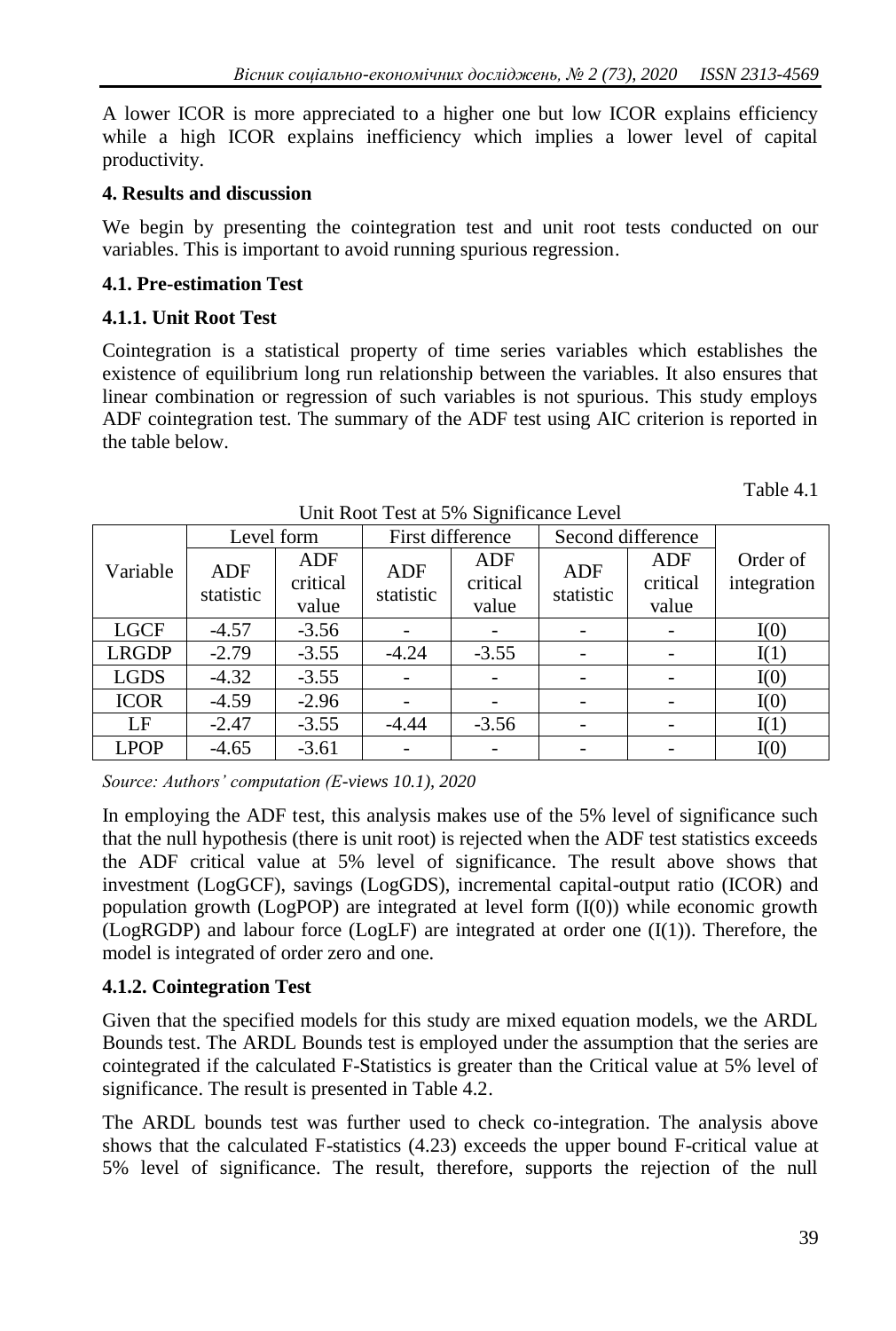hypothesis that exist no long run relationship among the variables and therefore concludes that there exists a long run relationship among the variables.

| Test        | Level of<br>K<br>Value |  |              | Critical value bounds |      |  |
|-------------|------------------------|--|--------------|-----------------------|------|--|
| statistic   |                        |  | significance | I(0)                  |      |  |
| F-statistic | 4.236510               |  | 10%          | 2.26                  | 3.35 |  |
|             | 4.236510               |  | 5%           | 2.62                  | 3.79 |  |
|             | 4.236510               |  | 2.5%         | 2.96                  | 4.18 |  |
|             | 4.236510               |  | 1%           | 3.41                  | 4.68 |  |

Table 4.2

*Source: authors' computation (E-views 10.1), 2020*

#### **4.2. Presentation and interpretation of regression results**

#### **4.2.1. Model estimation and interpretation**

The table below shows the long run estimates of the ARDL model. The result shows a statistically significant relationship amongst most of the variables such as investment (LGCF), labour force (LLF), and population growth rate (LPOP).

Table 4.3

| The Long run ARDL Results |             |                                |             |        |  |  |
|---------------------------|-------------|--------------------------------|-------------|--------|--|--|
| Variable                  | Coefficient | Std. Error                     | t-Statistic | Prob.  |  |  |
| <b>LGCF</b>               | 0.197785    | 0.074399                       | 2.658446    | 0.0135 |  |  |
| <b>LGDS</b>               | 0.037519    | 0.032978                       | 1.137690    | 0.2660 |  |  |
| LLF                       | $-8.781646$ | 2.394835                       | $-3.666911$ | 0.0012 |  |  |
| <b>ICOR</b>               | $-0.000202$ | 0.000748                       | $-0.270447$ | 0.7890 |  |  |
| <b>LPOP</b>               | 10.178901   | 2.466533                       | 4.126805    | 0.0004 |  |  |
| C                         | $-5.181680$ | 2.439711                       | $-2.123891$ | 0.0438 |  |  |
| R-squared = $0.992770$    |             | $Prob(F-statistic) = 0.000000$ |             |        |  |  |

*Source: Authors' Computation (E-views 10.1), 2020*

From the table above,  $R^2$  is 0.992770 which implies that the model explains about 99% of the total variation in economic growth (LGDP). The coefficient (C) is estimated at -5.18 showing a negative relationship between economic growth and population growth, meaning that on the average, without the interference of the independent variables, economic growth is said to decrease by 5.18 percent with a negative and statistically significant t-value of 2.12.

Investment which is proxied by LGCF is a very important factor in the aspect of entrepreneurship because an increase in savings leads to an increase in investment as individuals are able to use this money to create more job opportunities. From the result above, LGCF has a positive and statistically significant relationship with economic growth as a percentage increase in it causes economic growth to increase by 0.19 percent. Savings, proxied as LGDS, also has a positive relationship with economic growth as an increase in savings by one percent increases economic growth by 0.038 percent. Unfortunately, this relationship cannot be given much credence as it is seen to be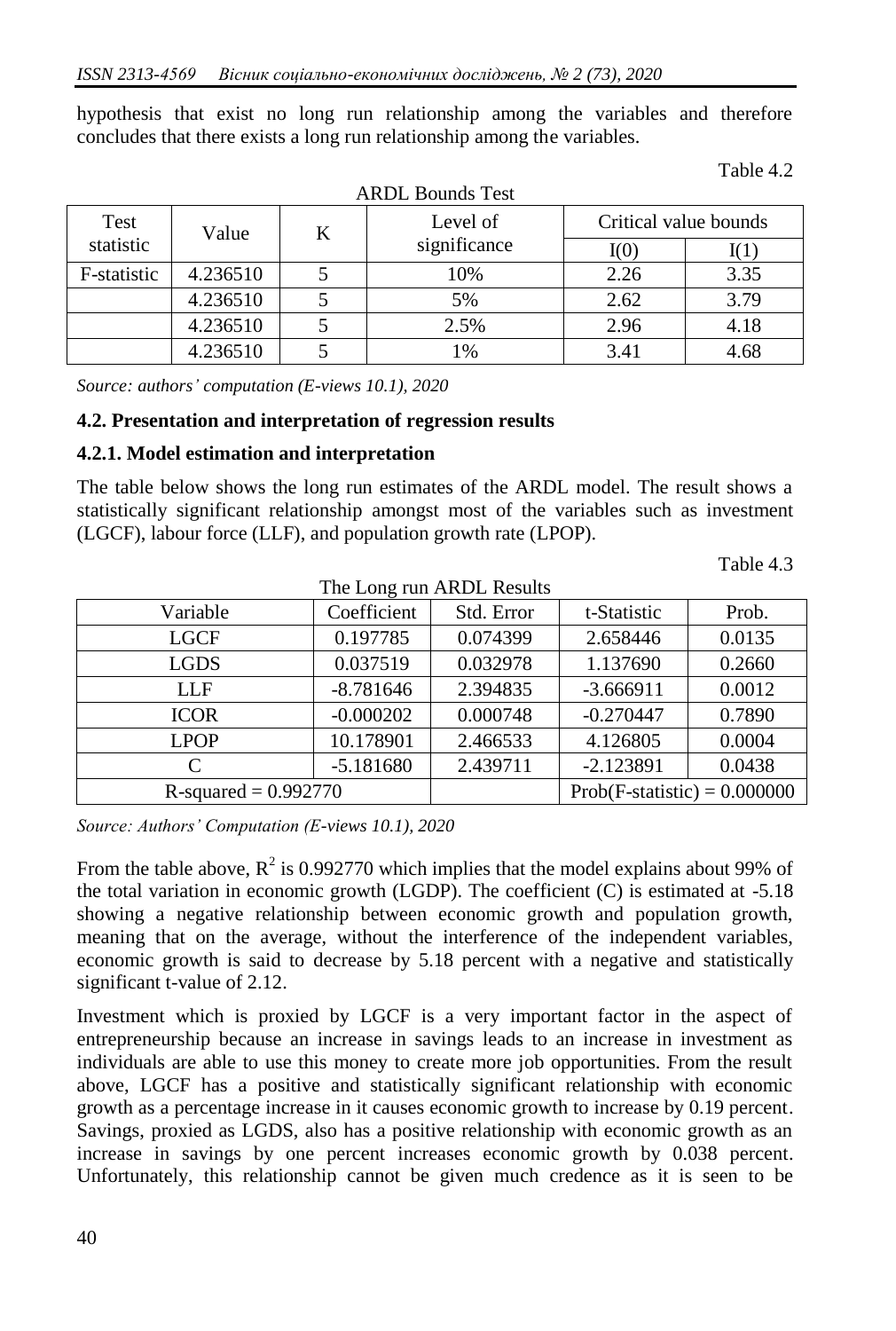statistically insignificant. This could be attributed to the poor savings culture of citizens in the economy and the economy in general.

Labour force which is the backbone of every economy is negatively but statistically significant to Nigeria's economic growth. The negative relationship can be as a result of the low human capital development evident in the nation. Therefore, with an increase in labour force, there is also an increase in the number of individuals who are not well qualified to play a valid role in the production process causing economic growth to decline by 8.78 percent when labour force increases by one unit.

The coefficient of population (LPOP) is positive and statistically significant to economic growth depicting that with an increase in population by one percent, economic growth would increase by 10.17 percent. Nevertheless, ICOR has a negative and statistically insignificant relationship with economic growth as its one percent increase causes economic growth to decrease by 0.000202 percent. This could be as a result of the fact that employers tend to shift from labour-intensive form of production to capital-intensive when means of credit which causes increase in capital is readily available. This shift causes more individual to be unemployed thereby reducing the employment rate in the economy.

# **Table 4.4 The ARDL-ECM result**

In order to ascertain how the variables, adjust to long run equilibrium through short run dynamics, the error correction model was estimated. The result of the error correction model (ECM) is shown on Table 4.4.

 $\mathbf{E}$  and  $\mathbf{C}$  can be contracted Model Estimates

| Variable   | Coefficient | Std. Error | t-Statistic | Prob.  |
|------------|-------------|------------|-------------|--------|
| D(LOGGCF)  | 0.094974    | 0.051296   | 1.851486    | 0.0759 |
| D(LOGGDS)  | 0.018016    | 0.014553   | 1.237992    | 0.2272 |
| D(LOGLF)   | $-4.216850$ | 1.247880   | $-3.379212$ | 0.0024 |
| D(ICOR)    | $-0.000097$ | 0.000363   | $-0.267622$ | 0.7912 |
| D(LOGPOP)  | 4.887797    | 1.372179   | 3.562069    | 0.0015 |
| <b>ECM</b> | $-0.480189$ | 0.120932   | $-3.970721$ | 0.0005 |

Table 4.4

*Source: Authors' Computation (E-views 10.1), 2020*

As shown in Table 4.4, the Error Correction Model for economic growth is -0.48%. This suggests that about 48% of last quarter's disequilibrium is corrected in current quarter respectively. Hence, when economic growth is above or below its equilibrium level, it adjusts by approximately 48 percent within the first quarter to ensure full convergence to its equilibrium level. In addition, the error correction model (ECM) for economic growth equation is negative and strongly statistically significant. The statistical significance of the negatively signed error correction model (ECM) further lends credence to the co-integration among the variables under investigation. Thus, we conclude that deviations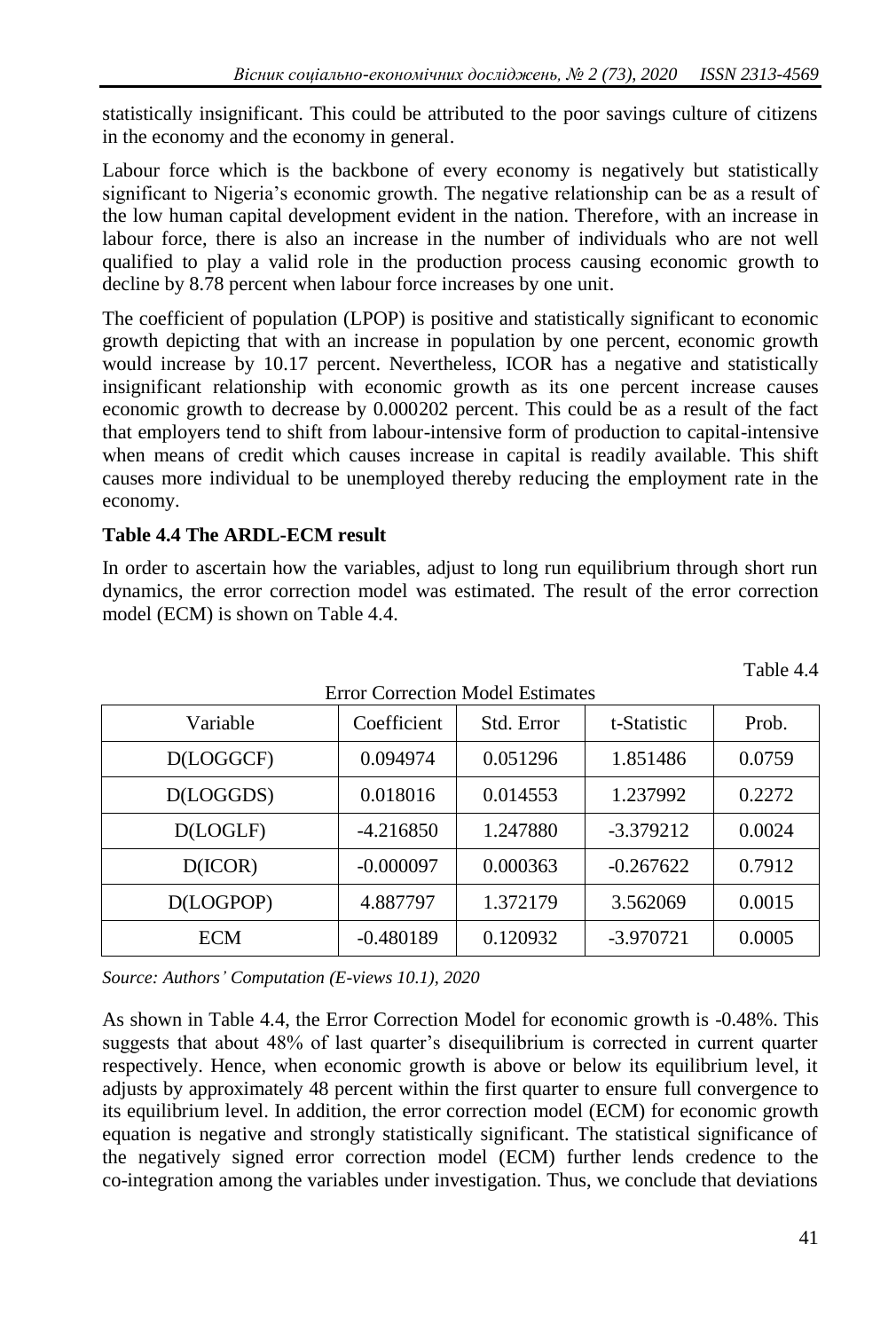in the short run among the cointegrated processes are corrected in the long-run to attain a stable equilibrium.

### **4.3. Specification and diagnostic test**

Table 4.5

| <b>Test</b>                   | <i>Statistic</i> | Value (p-value)   |  |
|-------------------------------|------------------|-------------------|--|
| Ramsey RESET test             | F-statistic      | 1.013615(0.3241)  |  |
| White heteroskedasticity test | F-statistic      | 3.146499 (0.0194) |  |
| Breusch-Godfrey LM test       | F-statistic      | 0.325830(0.7252)  |  |

Specification and Diagnostic Test Estimates

*Source: Regression result estimated using Eviews 10.1*

The diagnostic test of the model in the table 4.5 above indicates an absence of specification error following the Ramsey reset test while the heteroskedasticity test revealed that the residuals are heteroskedastic. Finally, the Breusch-Godfrey test accepts the null hypothesis of the residuals being serially uncorrelated.

The cumulative sum (CUSUM) test and the Cumulative sum (CUSUM) of squares test were adopted to analyse the model's stability. The results are shown below.



Fig. 1. CUSUM test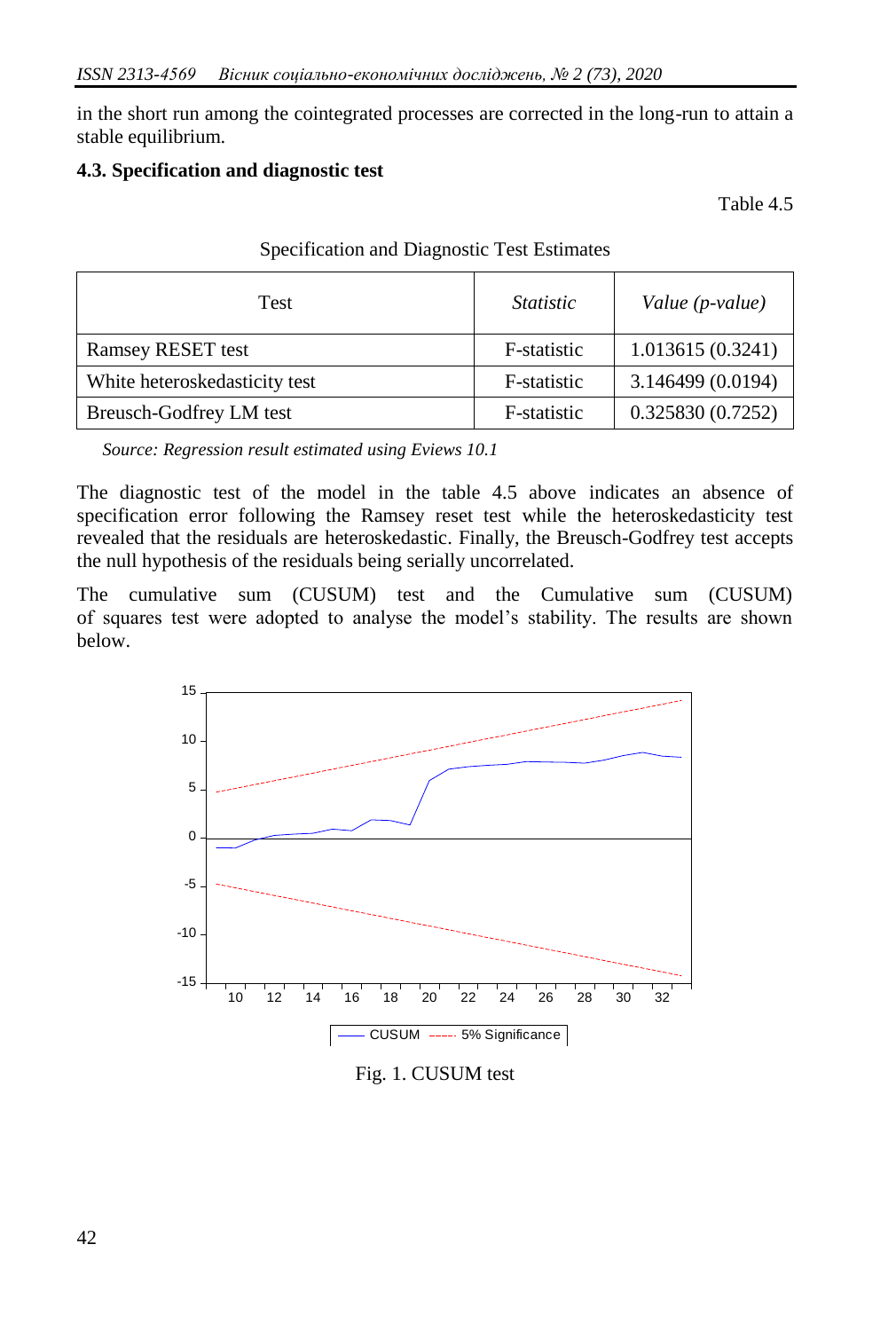

Fig. 2. CUSUM squares test

The figures above are estimated at 5% level of significance. From these figures, it can be inferred that there is stability in the model for the period under study since the CUSUM did not go outside the critical lines and the CUSUM squares left the line by an inconsequential amount.

### **5. Conclusion and policy recommendation**

The aim of this research work is to ascertain the impact of population growth on economic growth in Nigeria from 1985 to 2018. To accomplish this objective, an econometric methodology was adopted as a tool for testing the stated hypotheses. The ARDL (Auto-Regressive Distributed Lagged) Model was chosen because of the merits it has over other models with respect to the phenomenon under study.

The findings of this study revealed that Investment (proxied as LGCF), Savings (proxied as LGDS) and population (proxied as POPGR) have a positive relationship with Economic Growth (proxied as LGDP). Unlike investment and population that are statistically significant, savings is unfortunately statistically insignificant. This result could mean that what is saved is being used as investment which impacts positively on the economy and a rising population increases GDP because it increases the market size of the economy. On the other hand, ICOR and Labour force (proxied as LLF) have a negative relationship with economic growth. On the part of the ICOR, there happens to be inefficiency because a larger percentage of capital is needed to produce the given output in the economy. The nation's labour force seen to be detrimental the growth of the economy might be because there is no reasonable development on the side of her human capital (labour force) therefore, her labour force is made up of a high proportion of uneducated individuals as well as a high level of unhealthy individuals.

Population is a major and sensitive variable that affects the nature of an economy's and as well foster economic growth. High population growth rate without subsequent investment in human capital negatively contributes negatively to the economic growth of an economy (as can be viewed with the nation's labour force). The government should not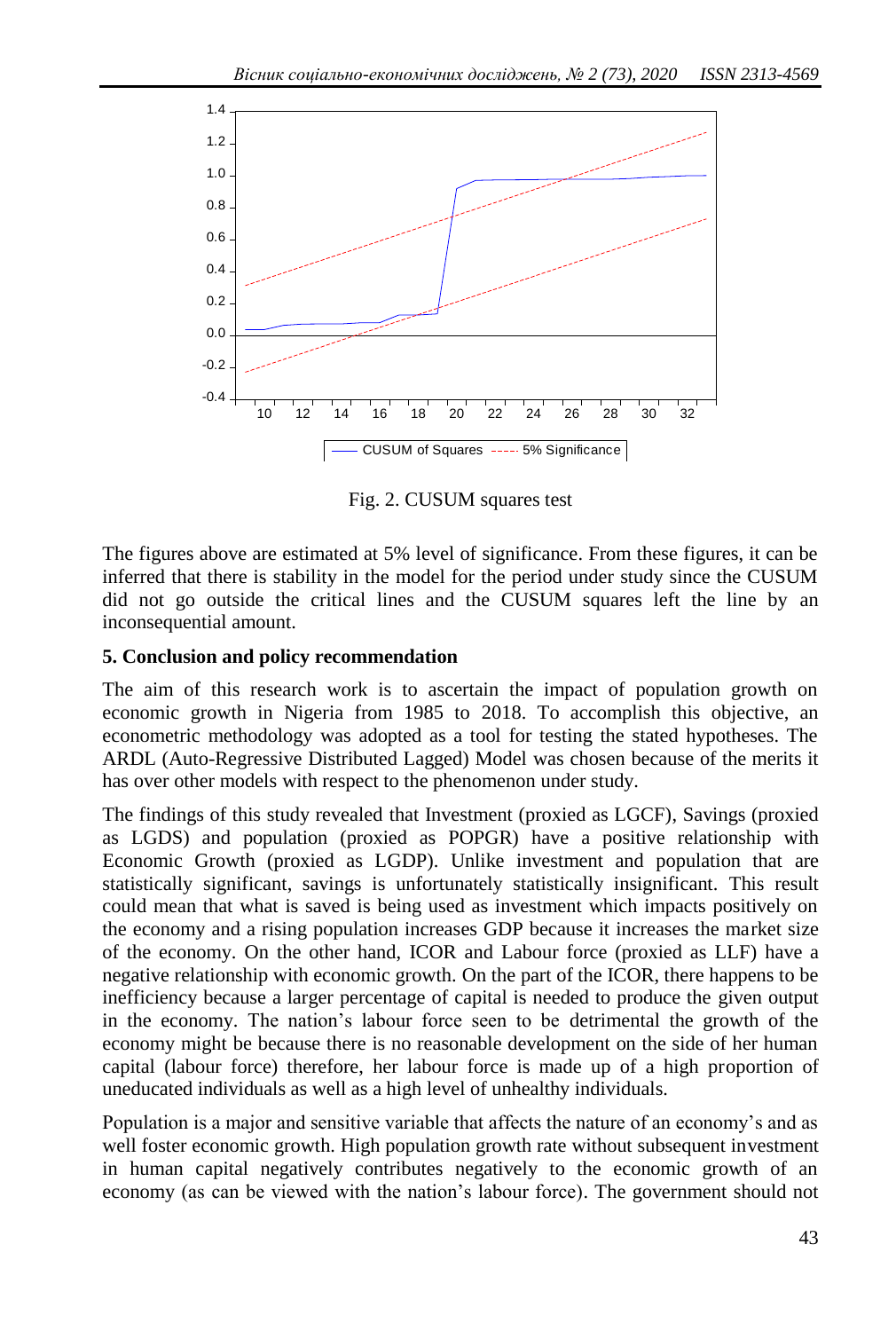only be involved in curtailing population growth but should also improve the nations productive output with the available resources. This, in a long run, will lead to sustainable economic growth.

In summary, the result revealed that population has a huge impact on economic growth but the government needs to work on the human capital development of its labour force as it is also a very significant determinant of its economic growth. Therefore, to enable sustainable development, the government should: first, formulate effective policies to ensure that the growing labour force are well equipped to add positively to the country's GDP. Second, formulate effective financial policies and support competitive interest rates in order to improve the economy's savings rate. Third, efficiently monitor its capitaloutput ratio to ensure that it adds to its GDP and fourth, maintain stable and nonescalating population growth rate. This is because based on the research for the period, population contributes to the nation's GDP. Thus, measures should be carried out to sensitize people on the pros and cons of increasing population and its effect to the economy in general.

#### *References*

- Aidi, H., Emecheta, C., & Ngwudiobu, I. (2016). Population Dynamics and Economic Growth in Nigeria. *Journal of Economics and Sustainable Development,* Vol. 7, No. 15, pp. 16–24.
- Ali, S., Alam, K., Islam, S., & Hossain, M. (2015). An Empirical Analysis of Population Growth on Economic Development: A Case Study of Bangladesh. *International Journal of Economics, Finance and Management Sciences,* Vol. 3, No. 3, pp. 252–259. DOI: [10.11648/](https://www.researchgate.net/deref/http%3A%2F%2Fdx.doi.org%2F10.11648%2Fj.ijefm.20150303.21)  [j.ijefm.20150303.21.](https://www.researchgate.net/deref/http%3A%2F%2Fdx.doi.org%2F10.11648%2Fj.ijefm.20150303.21)
- Ali, S., Ali, A., & Amin, A. (2013). The Impact of Population Growth on Economic Development in Pakistan. *Middle-East Journal of Scientific Research,* Vol. 18 (4), pp. 483–491. DOI: 10.5829/idosi.mejsr.2013.18.4.12404.
- Almendarez, L. (n.d.). *Human Capital Theory: Implications for Educational Development.* Retrieved December 18, 2017, from Open: http://www.open.uwi.edu/sites/default/files/ bnccde/belize/conference/papers2010/almendarez.html.
- Anudjo, E. (2015). *The Population Growth – Economic Growth Nexus: New Evidence from Ghana.* University of Ghana. Retrieved from: http://ugspace.ug.edu.gh/handle/123456789/ 8484?show=full.
- Barone, R. (2017). *The Importance of Economic Growth and the Consequences of its Demise.* Retrieved December 21, 2017, from Forbes: https://www.forbes.com/sites/greatspeculations/ 2017/06/09/the-importance-of-economic-growth-and-the-consequences-of-its-demise/#3c6a 588a3966.
- Coale, A., & Hoover, E. (1959). Population Growth and Economic Development in Low-Income Countries. *The American Economic Review,* Vol. 49, No. 3, pp. 436–438.
- Esu, G., & Udonwa, U. (2016). Determinants of Economic Growth in Nigeria: Population Perspective. *Journal of World Economic Research,* Vol. 5, Issue 4, pp. 31–42. DOI: [10.11648/j.jwer.20160504.12](http://dx.doi.org/10.11648/j.jwer.20160504.12).
- Headey, D., & Hodge, A. (2009). The Effect of Population Growth on Economic Growth: A Meta-Regression Analysis of the Macroeconomic Literature. *Population and Development Review,*  Vol. 35, No. 2, pp. 221–248. DOI: [https://doi.org/10.1111/j.1728-4457.2009.00274.x.](https://doi.org/10.1111/j.1728-4457.2009.00274.x)
- Ibenegbu, G. (2017). *Population Growth in Nigeria*. Retrieved December 20, 2017, from Naij.com: https://www.naija.ng/1127784-effects-population-growth-nigeria.html#1127784.